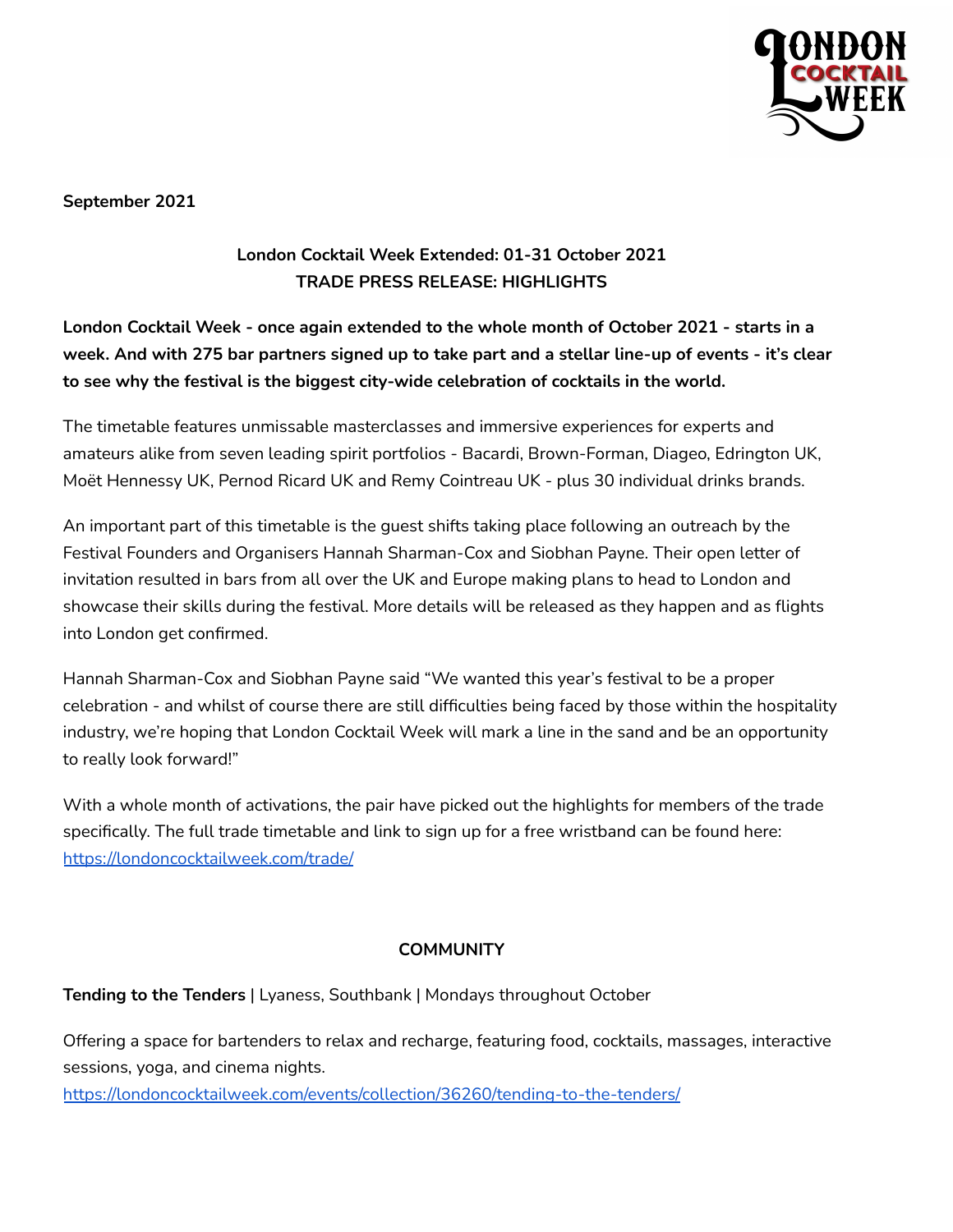## **London Cocktail Week Main Bar** | Carriage Hall, Covent Garden | 01-24 October

A pop-up bar in the heart of Covent Garden and as part of The Essence House, featuring a full menu of £7 Signature Cocktails as well as guest shifts by some of the UK and Europe's leading bars.

<https://londoncocktailweek.com/bars/36409/london-cocktail-week-main-bar/>

**Douglas Ankrah Tribute Fundraiser** | Vinegar Yard, London Bridge | 25 October

A tribute afternoon to Douglas Ankrah at Vinegar Yard, supported by Passoa and Grey Goose, with all Pornstar Martini proceeds going directly to the Ankrah family GoFundMe.

<https://londoncocktailweek.com/events/36413/douglas-ankrah-tribute-fundraiser/>

# **EDUCATION**

**Jigger Beaker Glass** | Various locations | Throughout October

Jigger Beaker Glass returns for its fourth year of live seminars and educational workshops with a series of Tastemaker masterclasses, looking at what it takes to start trends that become tradition.

[https://londoncocktailweek.com/events/collection/36345/jigger-beaker-glass-tastemakers/](https://londoncocktailweek.com/events/collection/36345/jigger-beaker-glass-tastemakers/?filter=0,0,0,0,1&search=)

**Buffalo Bourbon Empire** | Milroys of Spitalfields | 01-31 October

A month-long celebration of whiskey and cocktails, featuring special tastings for the trade (kicking off with Paul John) as well as NFL screening parties and brunches.

<https://londoncocktailweek.com/events/35872/buffalo-bourbon-empire-trade-only/>

**London Essence Luxury Mixers present The Essence House** | Carriage Hall, Covent Garden | 01-24 October

A fully immersive, multi-sensory experience featuring an intricate series of flavour and aroma tests, designed to uncover your true palate profile.

[https://londoncocktailweek.com/events/35626/london-essence-luxury-mixers-present-the-essence-h](https://londoncocktailweek.com/events/35626/london-essence-luxury-mixers-present-the-essence-house/) [ouse/](https://londoncocktailweek.com/events/35626/london-essence-luxury-mixers-present-the-essence-house/)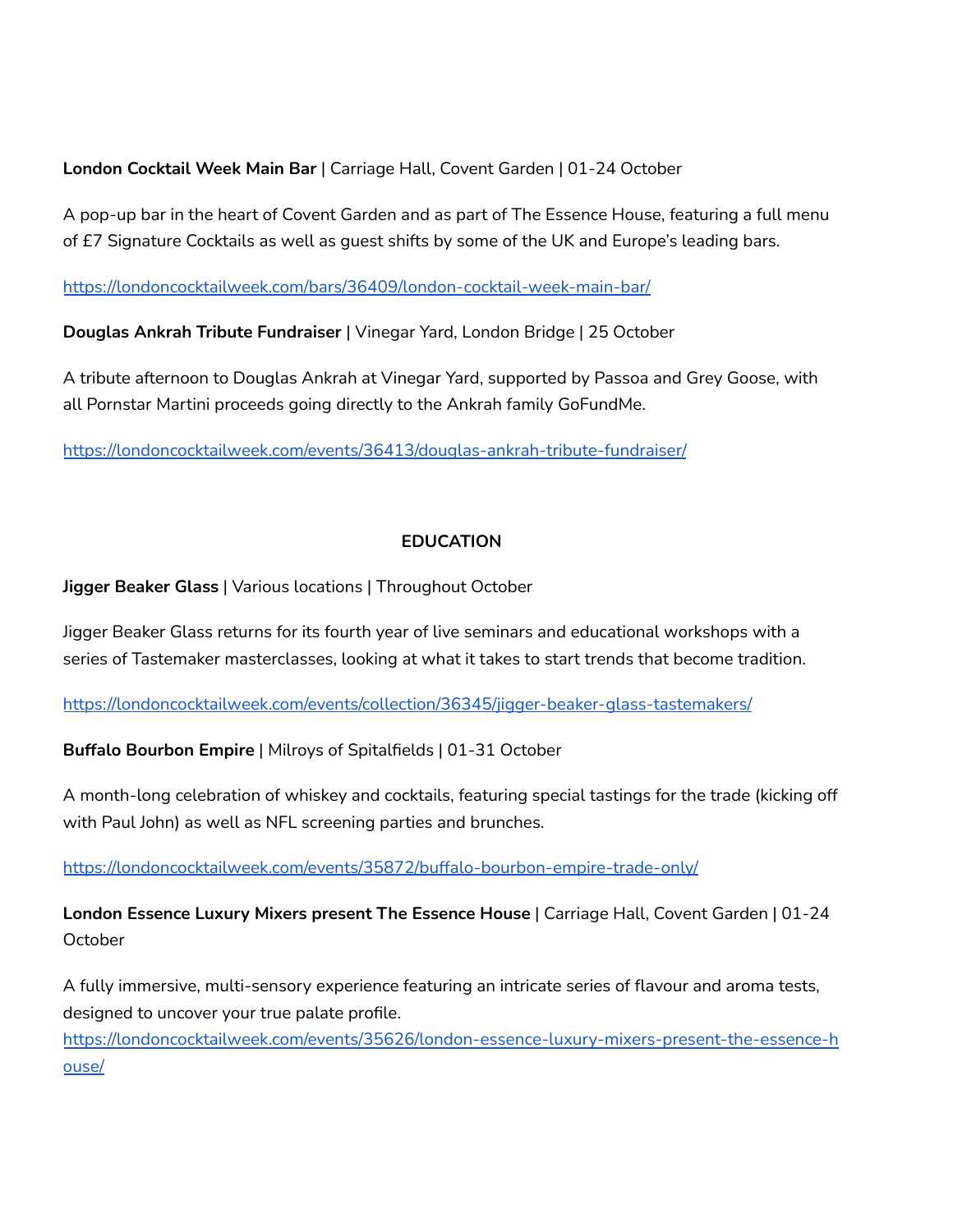**Barley & Beats: A Pub Quiz Inspired By Whisky, Music and Culture** | Black Rock Tavern, Shoreditch | Every Thursday throughout October

The ultimate pub quiz about all things whisky, music and culture; hosted by Bulleit Bourbon Brand Ambassador Kirsten Jarin and accompanied by an incredible Black Rock soundtrack.

[https://londoncocktailweek.com/events/collection/36185/barley-beats-a-pub-quiz-inspired-by-whisky](https://londoncocktailweek.com/events/collection/36185/barley-beats-a-pub-quiz-inspired-by-whisky-music-culture/) [-music-culture/](https://londoncocktailweek.com/events/collection/36185/barley-beats-a-pub-quiz-inspired-by-whisky-music-culture/)

## **PARTIES**

**Make it Royale with Alessandro Palazzi** | Callooh Callay, Shoreditch | 10 October

The legendary Alessandro Palazzi will be taking over the lounge at Callooh Callay, serving up his classic take on Champagne cocktails in partnership with Moët & Chandon Champagne.

<https://londoncocktailweek.com/events/36405/make-it-royale-with-alessandro-palazzi/>

**Discarded Disco: After-Party at The World's Most Rubbish Bar** | The Ditch, Shoreditch | 17 October

With Gypsy Disco DJs, broken mirror disco balls, and delectable zero-waste Discarded Disco cocktails crafted by beloved and celebrated bars including The NoMad and The Gate from Glasgow.

[https://londoncocktailweek.com/events/36141/discarded-disco-after-party-at-the-world-s-most-rubb](https://londoncocktailweek.com/events/36141/discarded-disco-after-party-at-the-world-s-most-rubbish-bar-with-the-nomad-and-the-gate-takeover-trade-only/) [ish-bar-with-the-nomad-and-the-gate-takeover-trade-only/](https://londoncocktailweek.com/events/36141/discarded-disco-after-party-at-the-world-s-most-rubbish-bar-with-the-nomad-and-the-gate-takeover-trade-only/)

**Fernet Branca Barback Games** | Village Underground, Shoreditch | 28 October

Bringing together bar teams from across the UK to battle it out in a series of high-octane challenges to win an incredible prize of an all-expenses paid trip to Milan and the honour of designing the 2022 Fernet-Branca coin!

<https://londoncocktailweek.com/events/35870/fernet-branca-barback-games-2021-trade-only/>

**Fiesta No Siesta with Herradura Tequila** | El Camion, Soho | 28 October

An after-shift party in El Camion with pink margaritas, watermelon negronis and lots of fun, hosted by Dani Umoette, Herradura Tequila Brand Ambassador. Running from midnight until late.

<https://londoncocktailweek.com/events/36289/fiesta-no-siesta-trade-only/>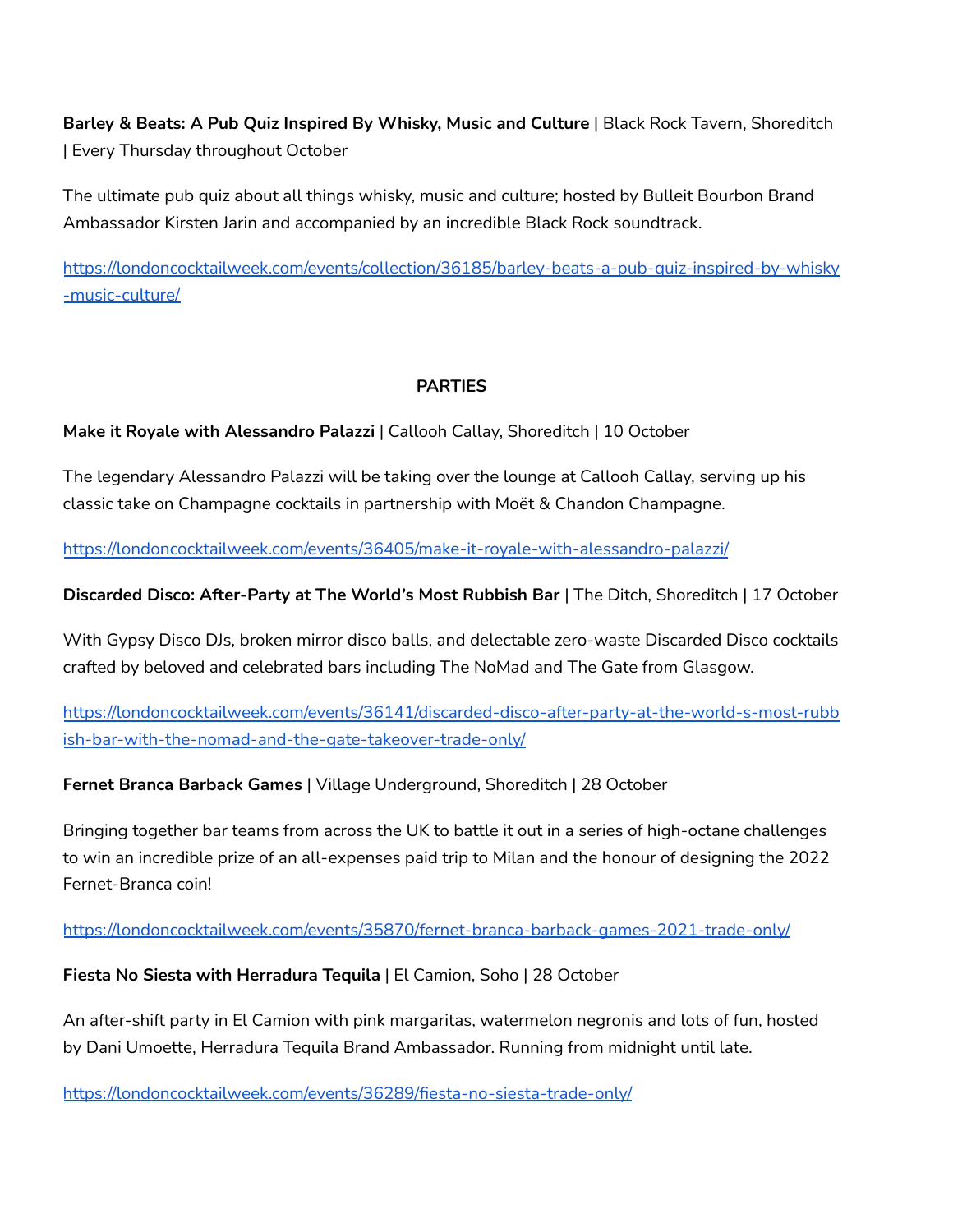# **Welcome To Snake Island** | Chameleon, Mayfair | 31 October

A party to introduce Axia Greek Mastiha to the London trade; sure to be a wild ride with complimentary drinks and superstar DJs: Horse Meat Disco and VERY special guest, details to follow.

<https://londoncocktailweek.com/events/35608/welcome-to-snake-island-trade-only/>

## **LAUNCHES**

**BrewDog Distilling Co's Brand New Portfolio** | BrewDog Seven Dials, Covent Garden | 7 October

The first ever tasting of BrewDog Distilling Co's brand new spirit portfolio of rum, vodka and gin in the LCW Lost Forest bar. Hosted by director of distilling, Steven Kersley.

[https://londoncocktailweek.com/events/35857/brewdog-distilling-co-s-brand-new-portfolio-launch-t](https://londoncocktailweek.com/events/35857/brewdog-distilling-co-s-brand-new-portfolio-launch-trade-only/) [rade-only/](https://londoncocktailweek.com/events/35857/brewdog-distilling-co-s-brand-new-portfolio-launch-trade-only/)

**Horse With No Name** | PRICK, Victoria Park | 06-09 October

To mark its recent UK launch, A Horse with No Name has partnered with London's first cacti and succulent boutique, PRICK, to create a series of unique workshops to master the art of cactus-grafting and cocktail-making.

[https://londoncocktailweek.com/events/35807/cocktail-cactus-grafting-workshop-with-prick-ldn-hors](https://londoncocktailweek.com/events/35807/cocktail-cactus-grafting-workshop-with-prick-ldn-horse-with-no-name/) [e-with-no-name/](https://londoncocktailweek.com/events/35807/cocktail-cactus-grafting-workshop-with-prick-ldn-horse-with-no-name/)

## **AND OF COURSE - £7 Signature Cocktails for those with a London Cocktail Week Wristband**

Alongside the timetable of events, 275 hand-picked venues from London's highly celebrated bar scene will be serving special Signature Cocktails for just £7 all month long to those wearing a wristband. Wristbands are £15 for consumers, free for those who work in hospitality and are valid all month long.

Following its successful debut in 2020, London Cocktail Week at Home will also be part of the programme, with a selection of the £7 Signature Cocktails available for nationwide home delivery via The Drinks Drop.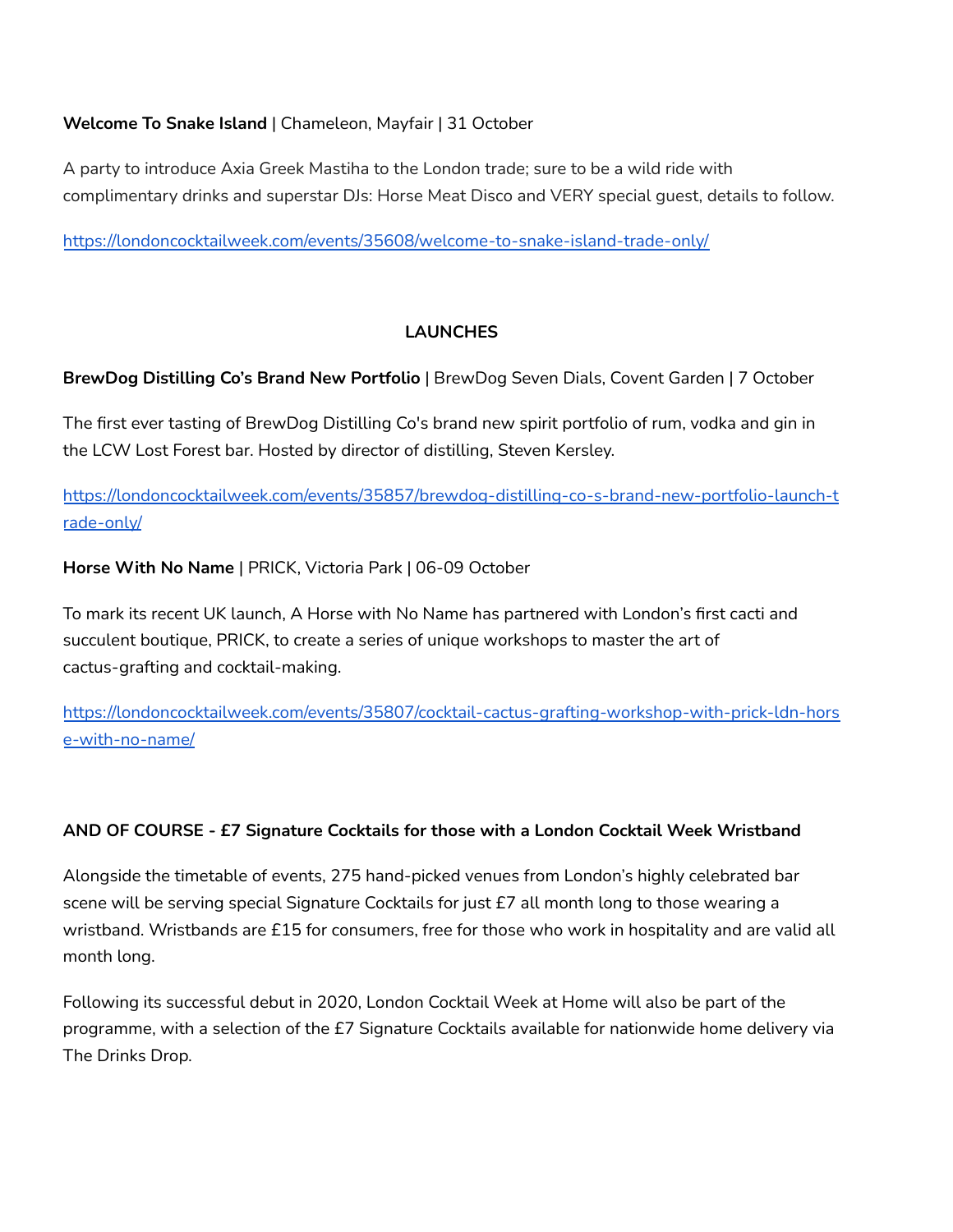## **FESTIVAL HOTEL PARTNERSHIP : SEA CONTAINERS LONDON**

Sea Containers London are offering an industry-only rate of £150+VAT per room Sunday – Thursday with a higher room rate of £199+VAT for Fridays and Saturdays in October. Please book via your company email address using the code DSLDNC.

**-Ends-**

#### **For more information:**

**Hannah Sharman-Cox & Siobhan Payne**

**07909 994 945 | 07719 527 662**

**[hands@londoncocktailweek.com](mailto:hands@londoncocktailweek.com)**

#### **NOTES TO EDITORS**

London Cocktail Week began in 2010 and is the biggest cocktail festival of its kind in the world. To date, the festival has welcomed hundreds of thousands of guests, inspired a new generation of Londoners to demand better drinking experiences and injected millions of pounds of revenue directly back into the London hospitality trade. London Cocktail Week was named within the top 20 most defining moments of the London bar scene over the last 20 years by Cocktail Credentials and won "Best Drinks Event" at The Drinks Business Awards. On an international stage, the festival has become a blueprint for multiple Cocktail Weeks across the world and is universally recognised to be the best example of a cocktail festival globally.

#### **About Hannah Sharman-Cox and Siobhan Payne**

The duo behind London Cocktail Week and consultants, contributors and connectors for the drinks industry, Hannah Sharman-Cox and Siobhan Payne are two of the leading faces of the global cocktail scene. Via their consultancy brand HANDS London, the pair work on almost all elements of brand building for both a trade and consumer audience, bringing their vast knowledge of the brand, bar and consumer landscape in the UK. They are internationally managed by Global Bartending, the world's first dedicated Drinks Industry Talent Agency.

#### **Covid-19 Statement**

In 2020, 98% of attendees said that London Cocktail Week felt like a Covid-safe way to explore the city and we're committed to ensuring this level of confidence once again! The festival continues to offer one of the safest ways to socialise this year, as everything can be taken completely at each person's own pace and within spaces guests feel entirely comfortable in.

In the event of a full lockdown, the festival will postpone or pause in line with Government advice. If that happens, tickets will be fully transferable.